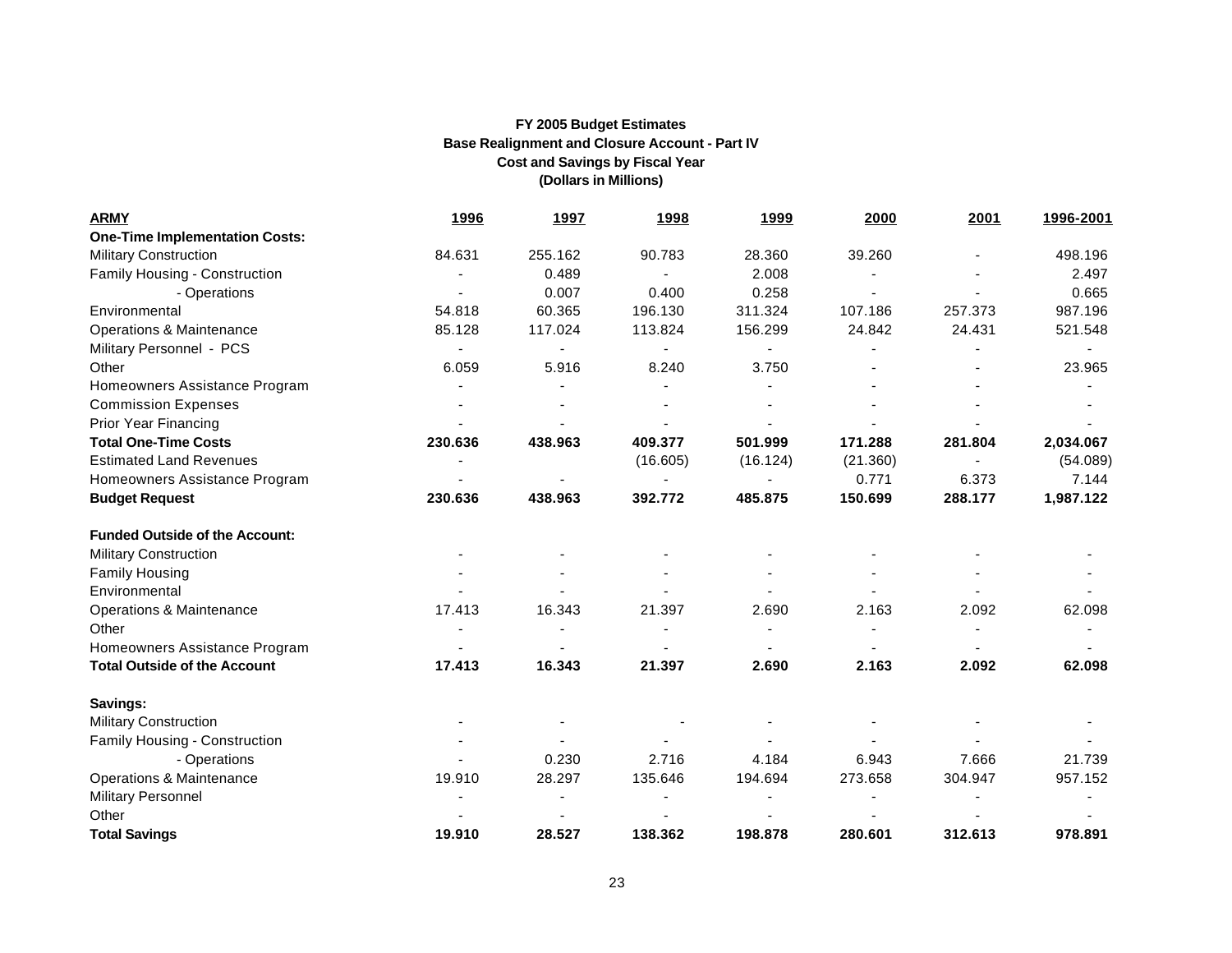| <b>Net Implementation Costs</b>      |         |         |         |         |           |          |           |
|--------------------------------------|---------|---------|---------|---------|-----------|----------|-----------|
| <b>Less Estimated Land Revenues:</b> | 228.139 | 426.779 | 275.807 | 289.687 | (127.739) | (22.344) | 1,070.329 |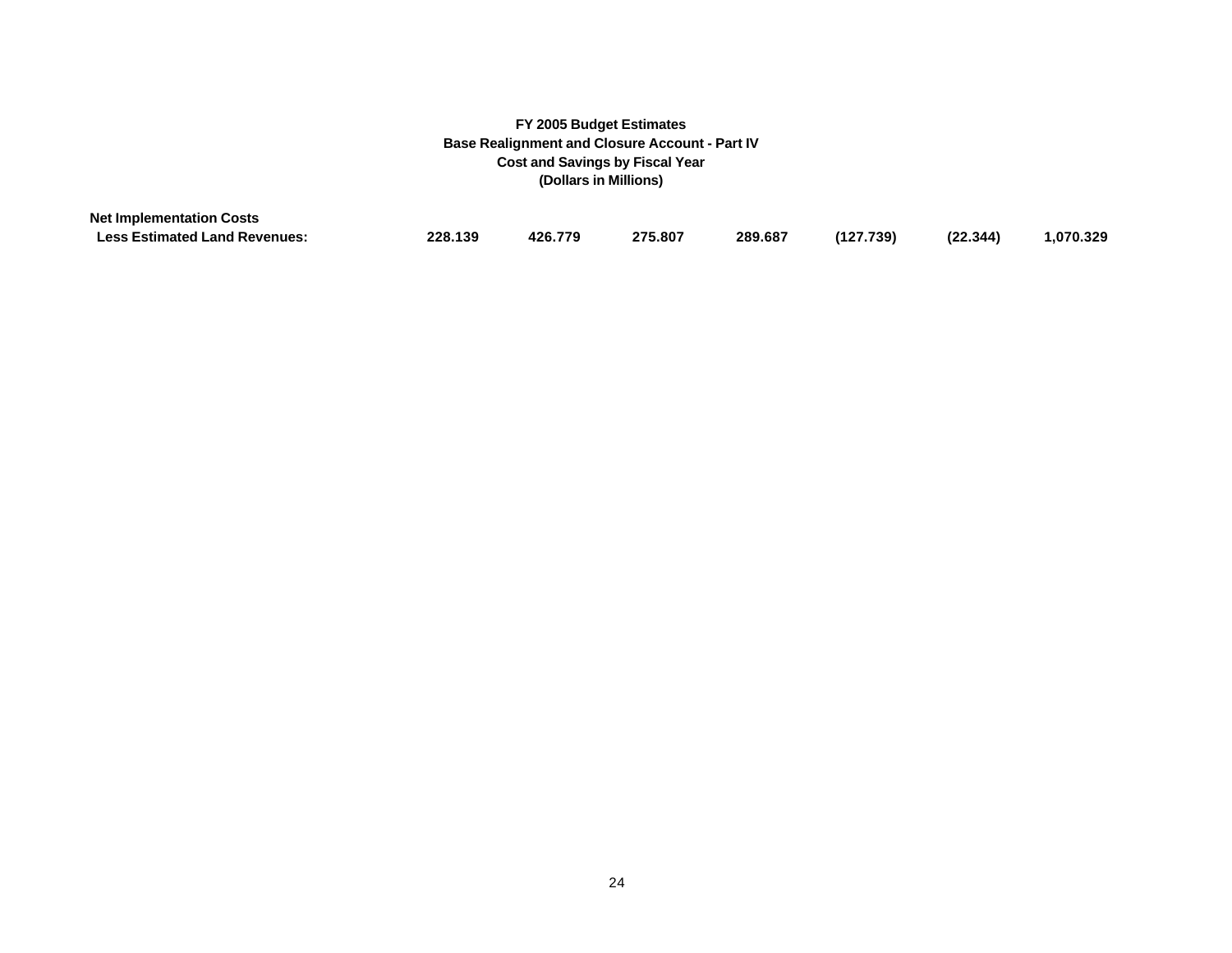| <b>NAVY</b>                           | <u>1996</u> | <u>1997</u> | <u>1998</u> | <u>1999</u> | 2000                     | 2001    | 1996-2001 |
|---------------------------------------|-------------|-------------|-------------|-------------|--------------------------|---------|-----------|
| <b>One-Time Implementation Costs:</b> |             |             |             |             |                          |         |           |
| <b>Military Construction</b>          | 165.450     | 60.617      | 213.607     | 118.756     | 27.069                   |         | 585.499   |
| Family Housing - Construction         |             |             |             |             |                          |         |           |
| - Operations                          |             |             |             |             |                          |         |           |
| Environmental                         | 86.829      | 79.284      | 98.647      | 114.868     | 125.092                  | 384.552 | 889.272   |
| <b>Operations &amp; Maintenance</b>   | 233.989     | 289.970     | 114.030     | 68.204      | 47.368                   | 41.465  | 795.026   |
| Military Personnel - PCS              | 1.679       | 0.710       | 2.448       | 4.555       | $\overline{\phantom{a}}$ | 0.009   | 9.401     |
| Other                                 | 1.114       | 1.035       | 10.051      | 3.401       | 2.387                    | 0.643   | 18.631    |
| Homeowners Assistance Program         |             |             |             |             |                          |         |           |
| <b>Commission Expenses</b>            |             |             |             |             |                          |         |           |
| Prior Year Financing                  |             |             |             |             |                          |         |           |
| <b>Total One-Time Costs</b>           | 489.061     | 431.616     | 438.783     | 309.784     | 201.916                  | 426.669 | 2,297.829 |
| <b>Estimated Land Revenues</b>        |             |             |             | (13.697)    | (8.800)                  |         | (22.497)  |
| Homeowners Assistance Program         |             |             |             |             | 3.412                    |         | 3.412     |
| <b>Budget Request</b>                 | 489.061     | 431.616     | 438.783     | 296.087     | 196.528                  | 426.669 | 2,278.744 |
| <b>Funded Outside of the Account:</b> |             |             |             |             |                          |         |           |
| <b>Military Construction</b>          |             |             |             |             |                          |         |           |
| <b>Family Housing</b>                 |             |             |             |             |                          |         |           |
| Environmental                         |             |             |             |             |                          |         |           |
| <b>Operations &amp; Maintenance</b>   |             | 13.300      |             | 15.000      | 17.126                   | 3.722   | 49.148    |
| Other                                 |             |             |             |             |                          |         |           |
| Homeowners Assistance Program         |             |             |             |             |                          |         |           |
| <b>Total Outside of the Account</b>   |             | 13.300      |             | 15.000      | 17.126                   | 3.722   | 49.148    |
| Savings:                              |             |             |             |             |                          |         |           |
| <b>Military Construction</b>          | 4.900       |             | 1.400       | 1.100       | 1.310                    | 15.540  | 24.250    |
| Family Housing - Construction         |             |             |             |             |                          |         |           |
| - Operations                          |             | 1.836       | 9.583       | 20.724      | 21.383                   | 22.071  | 75.597    |
| Operations & Maintenance              | (11.670)    | (30.259)    | 85.863      | 106.044     | 109.000                  | 117.907 | 376.885   |
| <b>Military Personnel</b>             | (0.230)     | (0.520)     | 28.150      | 47.546      | 58.272                   | 66.795  | 200.013   |
| Other                                 | 566.082     | 509.166     | 549.874     | 465.262     | 491.633                  | 505.351 | 3,087.368 |
| <b>Total Savings</b>                  | 559.082     | 480.223     | 674.870     | 640.676     | 681.598                  | 727.664 | 3,764.113 |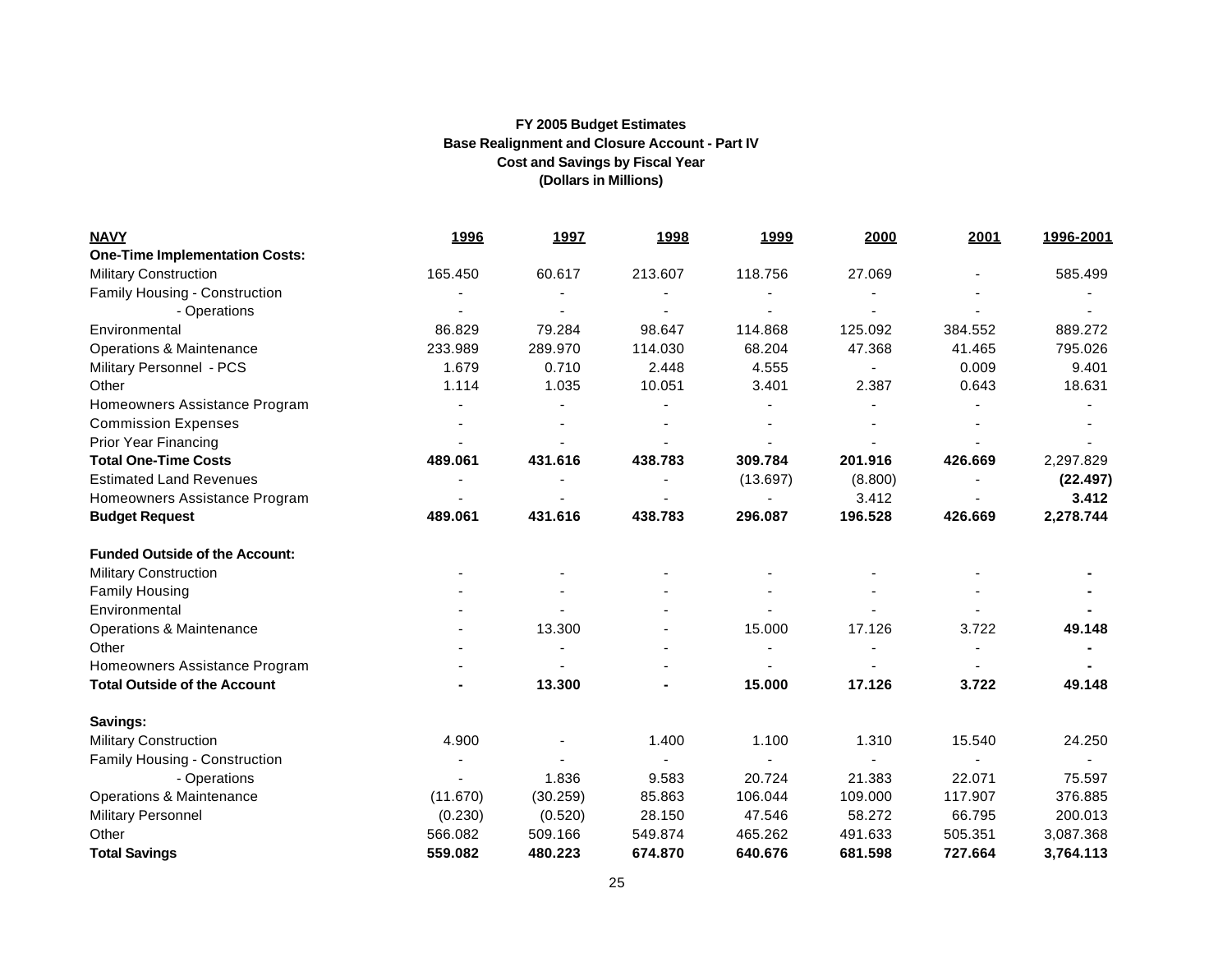| <b>Net Implementation Costs</b>      |          |          |           |           |           |           |             |
|--------------------------------------|----------|----------|-----------|-----------|-----------|-----------|-------------|
| <b>Less Estimated Land Revenues:</b> | (70.021) | (35.307) | (236.087) | (329.589) | (467.944) | (297.273) | (1,436.221) |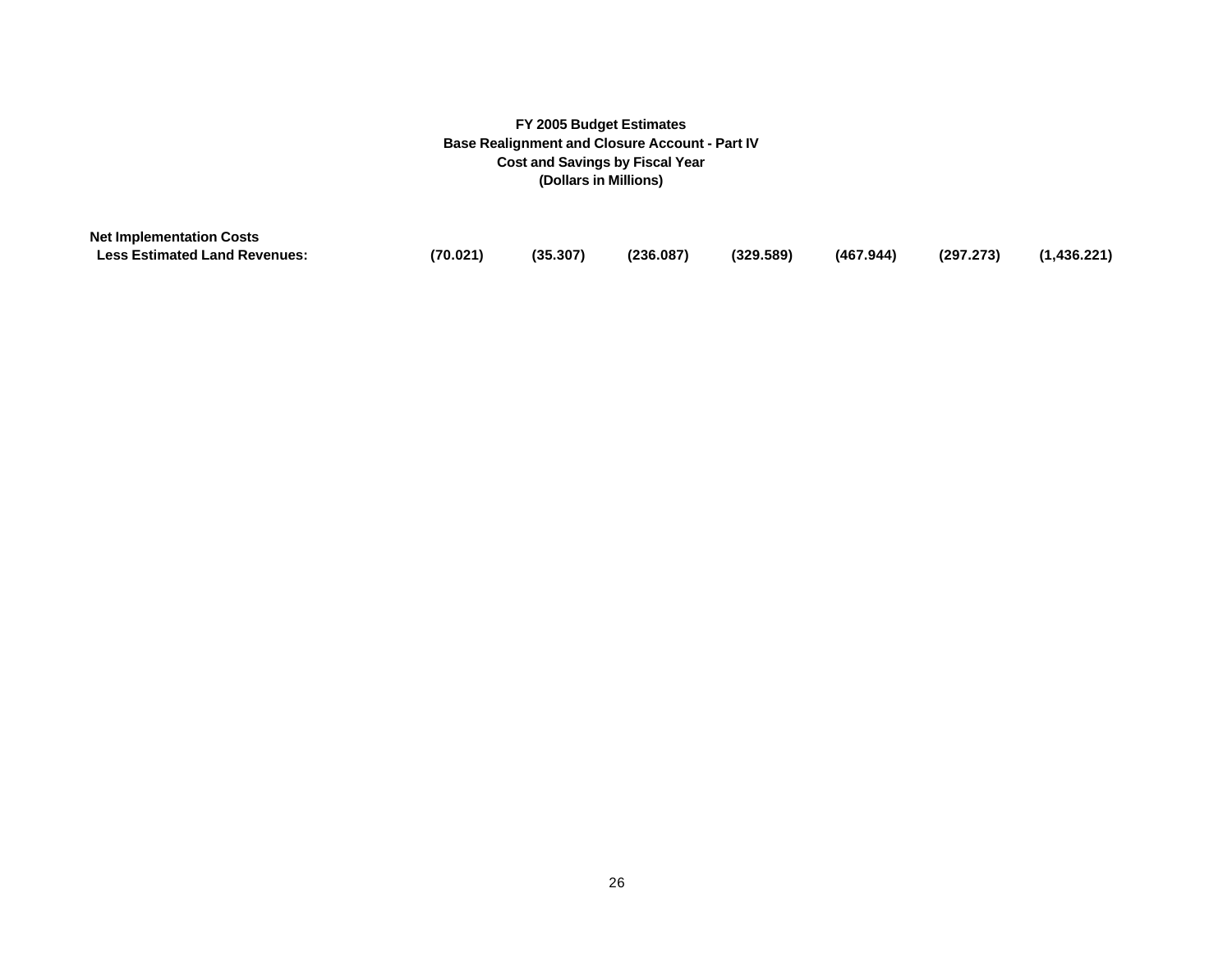| <b>AIR FORCE</b>                      | <u>1996</u> | <u>1997</u> | <u>1998</u>    | <u>1999</u> | 2000    | 2001    | 1996-2001 |
|---------------------------------------|-------------|-------------|----------------|-------------|---------|---------|-----------|
| <b>One-Time Implementation Costs:</b> |             |             |                |             |         |         |           |
| <b>Military Construction</b>          | 18.245      | 77.001      | 61.020         | 37.700      | 4.722   | 12.100  | 210.788   |
| Family Housing - Construction         |             | 0.080       | 0.790          |             |         |         | 0.870     |
| - Operations                          |             |             |                |             |         |         |           |
| Environmental                         | 63.807      | 60.838      | 109.072        | 57.887      | 126.748 | 149.417 | 567.769   |
| Operations & Maintenance              | 29.713      | 94.394      | 245.528        | 300.741     | 185.885 | 112.691 | 968.952   |
| Military Personnel - PCS              | 1.341       | 0.554       | $\blacksquare$ | 1.963       | 1.273   | 1.734   | 6.865     |
| Other                                 | 1.007       | 0.826       | 7.927          | 2.628       |         |         | 12.388    |
| Homeowners Assistance Program         |             |             |                |             |         |         |           |
| Air Force O'Hare Move Costs           |             | 94.602      |                |             |         |         | 94.602    |
| <b>Prior Year Financing</b>           |             |             |                |             |         |         |           |
| <b>Total One-Time Costs</b>           | 114.113     | 328.295     | 424.337        | 400.919     | 318.628 | 275.942 | 1,862.234 |
| <b>Estimated Land Revenues</b>        |             | (94.602)    | (30.480)       | (19.017)    | (6.836) | (2.693) | (153.628) |
| Homeowners Assistance Program         |             |             |                |             | 0.817   | 7.093   | 7.910     |
| <b>Budget Request</b>                 | 114.113     | 233.693     | 393.857        | 381.902     | 312.609 | 280.342 | 1,716.516 |
| <b>Funded Outside of the Account:</b> |             |             |                |             |         |         |           |
| <b>Military Construction</b>          |             |             |                |             |         |         |           |
| <b>Family Housing</b>                 |             |             |                |             |         |         |           |
| Environmental                         |             |             |                |             |         |         |           |
| Operation & Maintenance               | 21.362      |             | 21.093         | 12.700      | 18.000  |         | 73.155    |
| Other                                 |             |             | $\blacksquare$ |             |         |         |           |
| Homeowners Assistance Program         |             |             |                |             |         |         |           |
| <b>Total Outside of the Account</b>   | 21.362      |             | 21.093         | 12.700      | 18.000  |         | 73.155    |
| Savings:                              |             |             |                |             |         |         |           |
| <b>Military Construction</b>          |             |             |                |             |         |         |           |
| Family Housing - Construction         |             | 0.770       | 1.676          | 1.676       | 1.541   | 1.541   | 7.204     |
| - Operations                          |             |             |                |             |         |         |           |
| Operations & Maintenance              | 9.890       | 33.374      | 46.966         | 80.979      | 197.035 | 371.969 | 740.213   |
| <b>Military Personnel</b>             |             | 14.400      | 14.700         | 18.900      | 24.800  | 27.100  | 99.900    |
| Other                                 |             |             |                |             |         |         |           |
| <b>Total Savings</b>                  | 9.890       | 48.544      | 63.342         | 101.555     | 223.376 | 400.610 | 847.317   |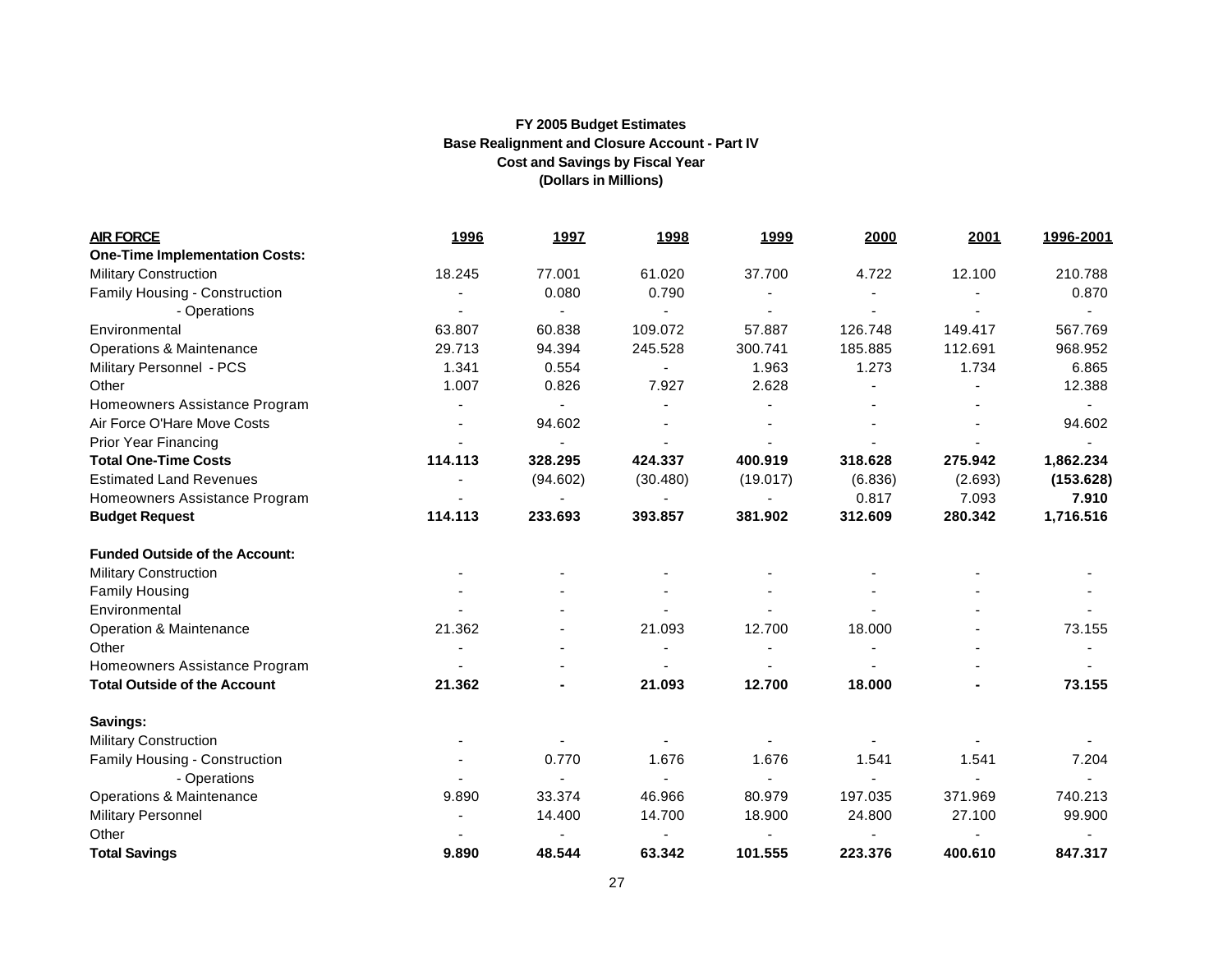| <b>Net Implementation Costs</b>      |         |         |         |         |         |           |         |
|--------------------------------------|---------|---------|---------|---------|---------|-----------|---------|
| <b>Less Estimated Land Revenues:</b> | 125.585 | 185.149 | 351.608 | 293.047 | 107.233 | (120.268) | 942.354 |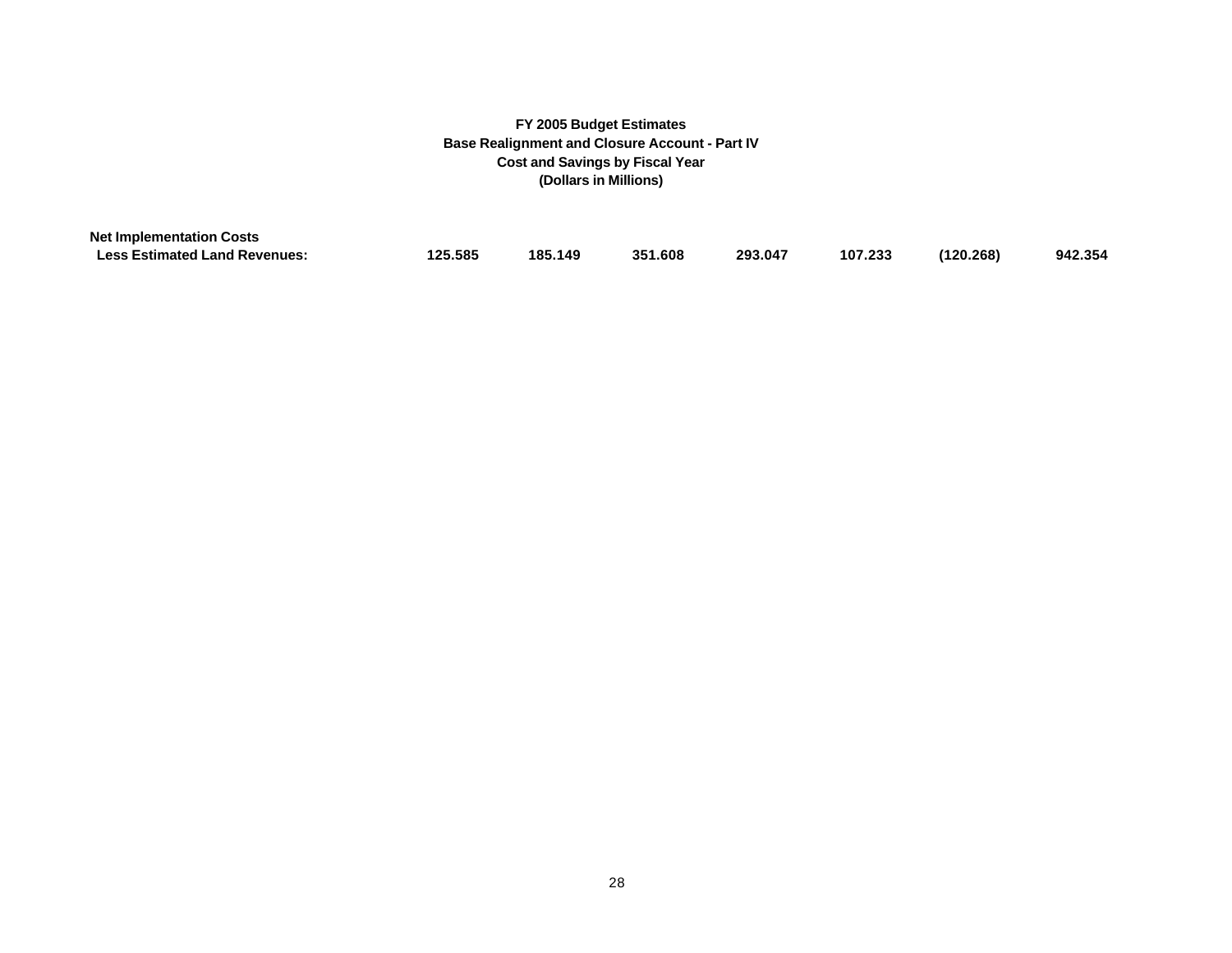| <b>DEFENSE LOGISTICS AGENCY</b>       | <u>1996</u>    | <u>1997</u> | <u>1998</u> | <u>1999</u> | 2000           | 2001    | 1996-2001 |
|---------------------------------------|----------------|-------------|-------------|-------------|----------------|---------|-----------|
| <b>One-Time Implementation Costs:</b> |                |             |             |             |                |         |           |
| <b>Military Construction</b>          | 2.350          | 9.300       |             | 19.300      | 1.100          |         | 32.050    |
| Family Housing - Construction         |                |             |             |             |                |         |           |
| - Operations                          |                |             |             |             | $\blacksquare$ |         |           |
| Environmental                         | 6.181          | 25.749      | 18.605      | 16.891      | 1.140          | 6.543   | 75.109    |
| Operations & Maintenance              | 55.668         | 136.276     | 27.626      | 18.744      | 7.120          | 4.538   | 249.972   |
| Military Personnel - PCS              |                |             |             |             |                |         |           |
| Other                                 |                |             |             |             |                |         |           |
| Homeowners Assistance Program         |                |             |             |             |                |         |           |
| <b>Commission Expenses</b>            |                |             |             |             |                |         |           |
| <b>Prior Year Financing</b>           |                |             |             |             |                |         |           |
| <b>Total One-Time Costs</b>           | 64.199         | 171.325     | 46.231      | 54.935      | 9.360          | 11.081  | 357.131   |
| <b>Estimated Land Revenues</b>        |                |             |             |             |                |         |           |
| Homeowners Assistance Program         |                |             |             |             |                |         |           |
| <b>Budget Request</b>                 | 64.199         | 171.325     | 46.231      | 54.935      | 9.360          | 11.081  | 357.131   |
| <b>Funded Outside of the Account:</b> |                |             |             |             |                |         |           |
| <b>Military Construction</b>          |                |             |             |             |                |         |           |
| <b>Family Housing</b>                 |                |             |             |             |                |         |           |
| Environmental                         |                |             |             |             |                |         |           |
| Operations & Maintenance              | 6.184          | 12.300      |             |             |                |         | 18.484    |
| Other                                 |                |             |             |             |                |         |           |
| Homeowners Assistance Program         |                |             |             |             |                |         |           |
| <b>Total Outside of the Account</b>   | 6.184          | 12.300      |             |             |                |         | 18.484    |
| Savings:                              |                |             |             |             |                |         |           |
| <b>Military Construction</b>          | 12.545         |             |             |             |                |         | 12.545    |
| Family Housing - Construction         |                |             |             |             |                |         |           |
| - Operations                          | $\overline{a}$ | 0.030       | 0.071       | 0.154       | 0.154          | 0.154   | 0.563     |
| Operations & Maintenance              | 12.020         | 38.970      | 103.923     | 115.743     | 145.565        | 148.716 | 564.937   |
| <b>Military Personnel</b>             | 0.109          | 0.227       | 0.385       | 0.603       | 0.916          | 0.934   | 3.174     |
| Other                                 |                |             |             |             |                |         |           |
| <b>Total Savings</b>                  | 24.674         | 39.227      | 104.379     | 116.500     | 146.635        | 149.804 | 581.219   |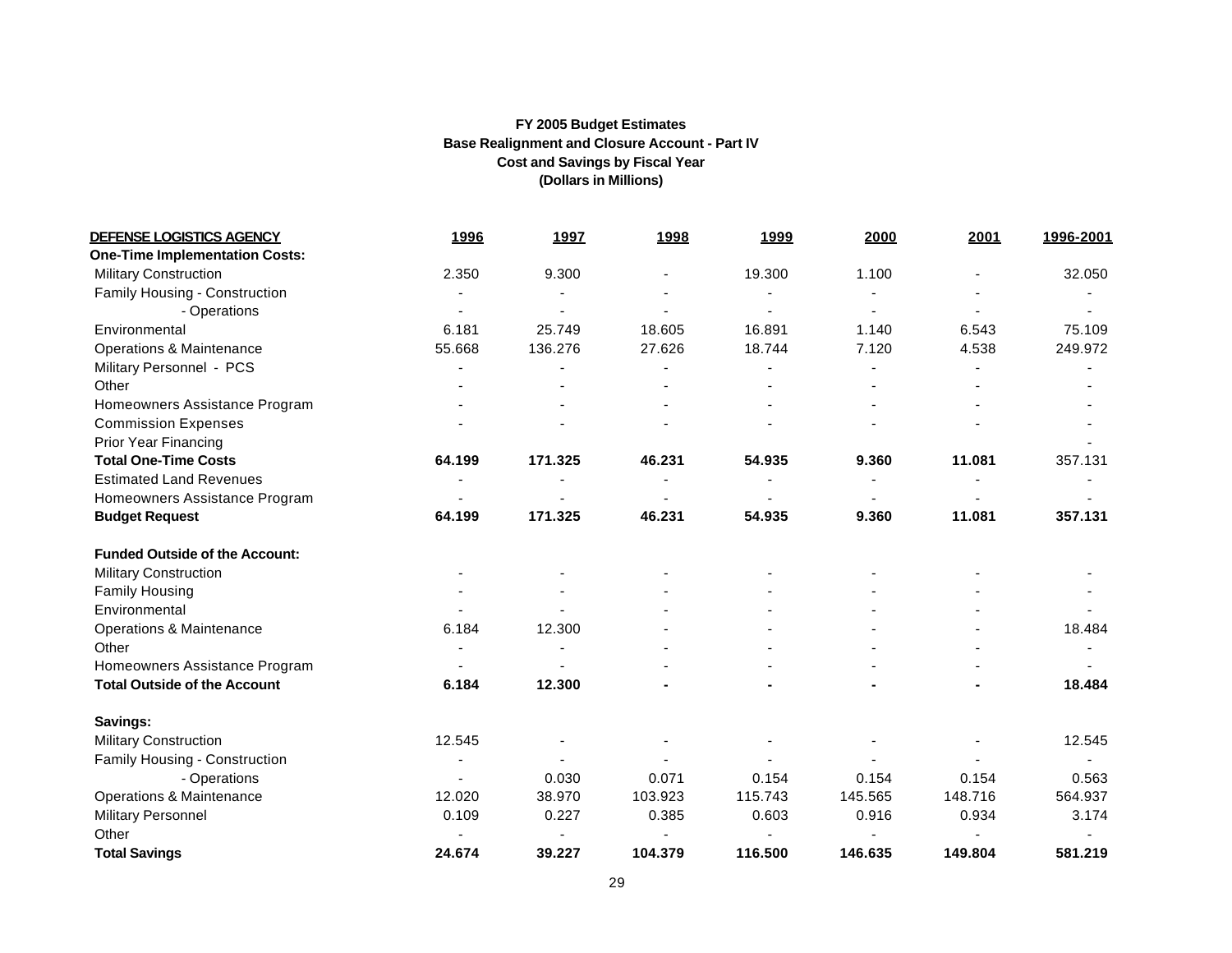| <b>Net Implementation Costs</b>      |        |         |          |                        |           |           |
|--------------------------------------|--------|---------|----------|------------------------|-----------|-----------|
| <b>Less Estimated Land Revenues:</b> | 45.709 | 144.398 | (58.148) | $(61.565)$ $(137.275)$ | (138.723) | (205.604) |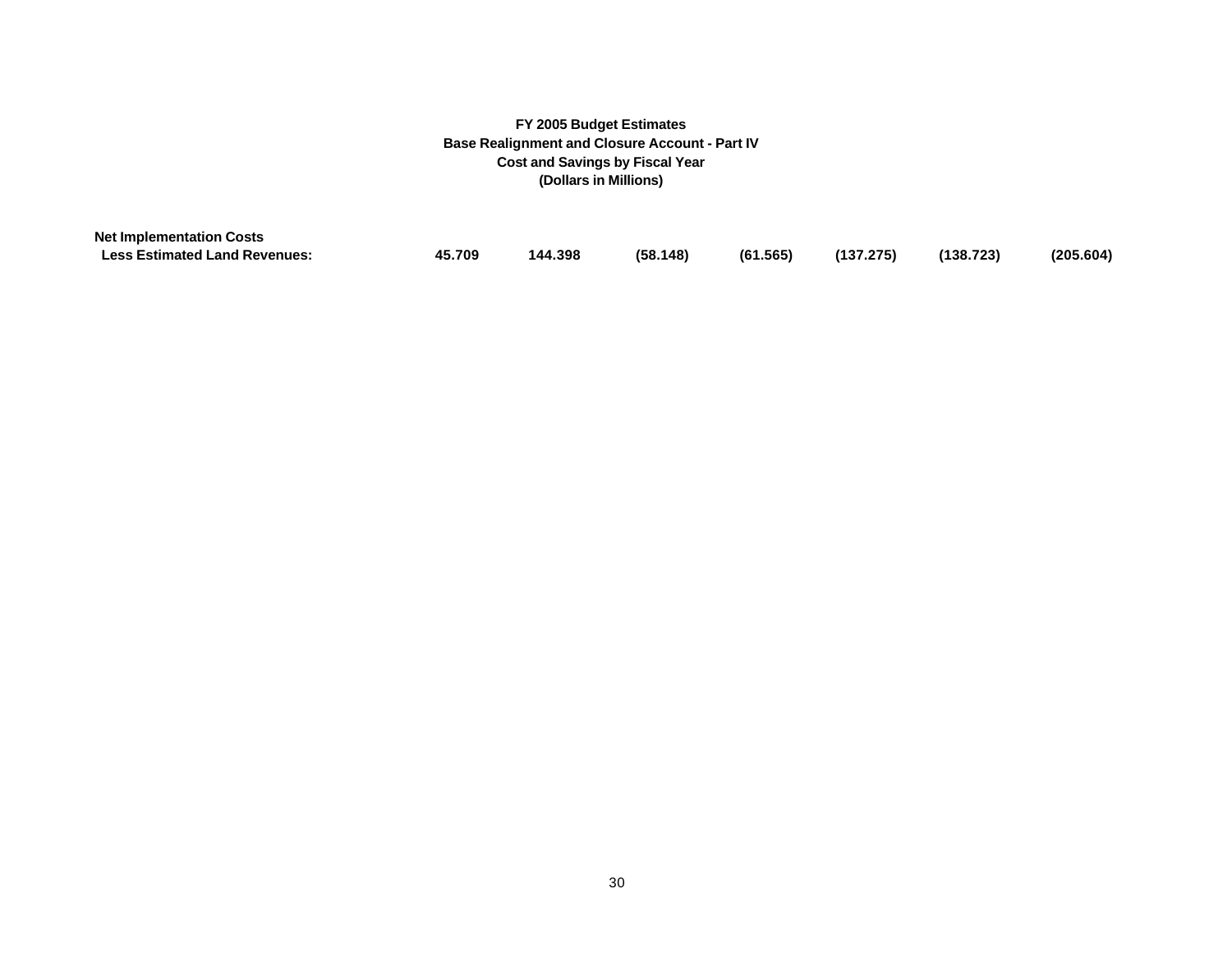| <b>DOD-WIDE</b>                       | <u>1996</u> | <u>1997</u> | <u>1998</u> | <u>1999</u> | 2000      | 2001      | 1996-2001 |
|---------------------------------------|-------------|-------------|-------------|-------------|-----------|-----------|-----------|
| <b>One-Time Implementation Costs:</b> |             |             |             |             |           |           |           |
| <b>Military Construction</b>          | 270.676     | 402.080     | 365.410     | 204.116     | 72.151    | 12.100    | 1,326.533 |
| Family Housing - Construction         |             | 0.569       | 0.790       | 2.008       |           |           | 3.367     |
| - Operations                          |             | 0.007       | 0.400       | 0.258       |           |           | 0.665     |
| Environmental                         | 211.635     | 226.236     | 422.454     | 500.970     | 360.166   | 797.885   | 2,519.346 |
| Operations & Maintenance              | 404.498     | 637.664     | 501.008     | 543.988     | 265.215   | 183.125   | 2,535.498 |
| Military Personnel - PCS              | 3.020       | 1.264       | 2.448       | 6.518       | 1.273     | 1.743     | 16.266    |
| Other                                 | 8.180       | 7.777       | 26.218      | 9.779       | 2.387     | 0.643     | 54.984    |
| Homeowners Assistance Program         |             |             |             |             |           |           |           |
| Air Force O'Hare Move Costs           |             | 94.602      |             |             |           |           | 94.602    |
| <b>Prior Year Financing</b>           |             |             |             |             |           |           |           |
| <b>Total One-Time Costs</b>           | 898.009     | 1,370.199   | 1,318.728   | 1,267.637   | 701.192   | 995.496   | 6,551.261 |
| <b>Estimated Land Revenues</b>        |             | (94.602)    | (47.085)    | (48.838)    | (36.996)  | (2.693)   | (230.214) |
| Homeowners Assistance Program         |             |             |             |             | 5.000     | 13.466    | 18.466    |
| <b>Budget Request</b>                 | 898.009     | 1,275.597   | 1,271.643   | 1,218.799   | 669.196   | 1,006.269 | 6,339.513 |
| <b>Funded Outside of the Account:</b> |             |             |             |             |           |           |           |
| <b>Military Construction</b>          |             |             |             |             |           |           |           |
| <b>Family Housing</b>                 |             |             |             |             |           |           |           |
| Environmental                         |             |             |             |             |           |           |           |
| Operations & Maintenance              | 44.959      | 41.943      | 42.490      | 30.390      | 37.289    | 5.814     | 202.885   |
| Other                                 |             |             |             |             |           |           |           |
| Homeowners Assistance Program         |             |             |             |             |           |           |           |
| <b>Total Outside of the Account</b>   | 44.959      | 41.943      | 42.490      | 30.390      | 37.289    | 5.814     | 202.885   |
| Savings:                              |             |             |             |             |           |           |           |
| <b>Military Construction</b>          | 17.445      |             | 1.400       | 1.100       | 1.310     | 15.540    | 36.795    |
| Family Housing - Construction         |             | 0.770       | 1.676       | 1.676       | 1.541     | 1.541     | 7.204     |
| - Operations                          |             | 2.096       | 12.370      | 25.062      | 28.480    | 29.891    | 97.899    |
| Operations & Maintenance              | 30.150      | 70.382      | 372.398     | 497.460     | 725.258   | 943.539   | 2,639.187 |
| <b>Military Personnel</b>             | (0.121)     | 14.107      | 43.235      | 67.049      | 83.988    | 94.829    | 303.087   |
| Other                                 | 566.082     | 509.166     | 549.874     | 465.262     | 491.633   | 505.351   | 3,087.368 |
| <b>Total Savings</b>                  | 613.556     | 596.521     | 980.953     | 1,057.609   | 1,332.210 | 1,590.691 | 6,171.540 |